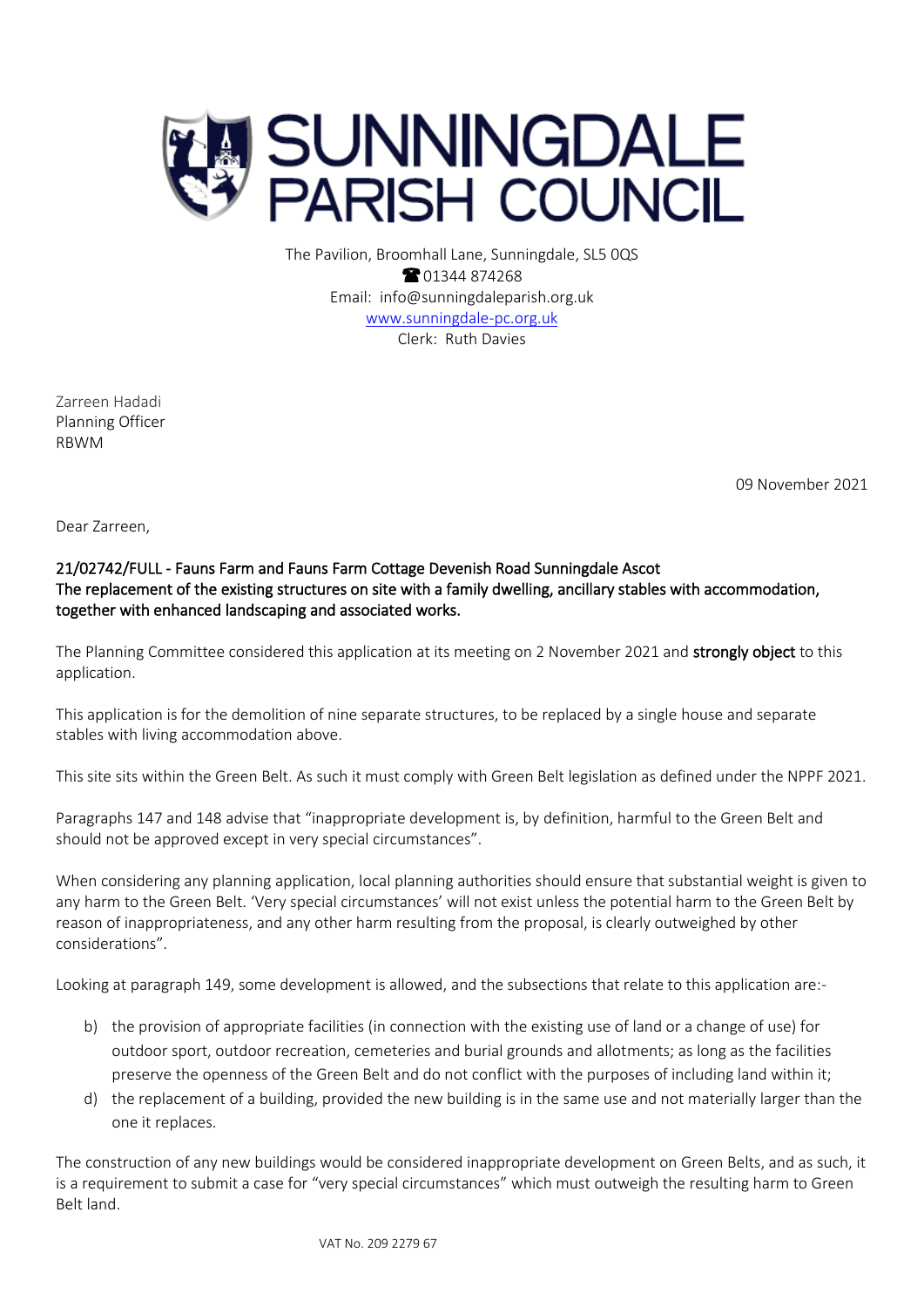The applicant has not put forward a case for "very special circumstances" relying instead on the subsections referenced above to justify this development.

Our issues with this application are described below.

1. The size of the original building is incorrectly stated

The applicant has used as their starting point the dimensions of the current house and the surrounding structures (garages, piggeries, barn, orangery and other outbuildings) to determine the current GIA (see below), both to justify the building of a new house and the stable block (with accommodation above).

| <b>Buildings</b>                   |                 | GIA (sq.m)             |                              |                               | GIA (sq.m)   | GEA (sq.m)   |
|------------------------------------|-----------------|------------------------|------------------------------|-------------------------------|--------------|--------------|
|                                    | Lower<br>Ground | Ground<br><b>Floor</b> | <b>First</b><br><b>Floor</b> | <b>Second</b><br><b>Floor</b> | <b>Total</b> | <b>Total</b> |
| <b>Building 1 - Garage</b>         |                 | 33                     | 33                           |                               | 66           | 81           |
| <b>Building 2 - Existing House</b> | 43              | 467                    | 253                          | 20                            | 783          | 878          |
| <b>Building 3</b>                  |                 | 29                     |                              |                               | 29           | 32           |
| <b>Building 4 - Garage</b>         |                 | 86                     | 86                           |                               | 172          | 186          |
| <b>Building 5 - Piggeries</b>      |                 | 253                    |                              |                               | 253          | 269          |
| <b>Building 6 - Barn</b>           |                 | 79                     | 79                           |                               | 158          | 171          |
| <b>Building 7</b>                  |                 | 21                     |                              |                               | 21           | 23           |
| <b>Building 8 - Orangery</b>       |                 | 174                    |                              |                               | 174          | 185          |
| <b>Building 9</b>                  |                 | 7                      |                              |                               |              | 10           |

In considering this application the history of the site is a critical factor in determining the proposed increase in size of the current application over the original dwelling.

Originally there were two properties on the site, Fauns Farm and The Clock House. By 2012 these had been amalgamated into a single dwelling now referred to as Fauns Farm.

Extensions and modifications to the main house are well documented and they clearly list the increase in the size of the building. These are not considered in detail in the current 21/02742 application, but the Parish Council believe they are very relevant to this application, so we have summarised them below.

a. 08/02381- New Rear Conservatory. Approved

RBWM comment: Proposed conservatory is in proportion to height and bulk of existing building and has a floor space of 57.1 sq metres or 18.78% over the floor space of the original property.

- b. 12/01146 Erection of two storey front and rear infill extensions. Approved The size increase of 12/01146 is actually better detailed under 14/01852 (Design and Access, 3.2) when it is stated that 'taking on board the previous extensions the proposal would result in a cumulative increase of approximately 39%'
- c. 13-01198 Regularise the use of the outbuildings (formerly agricultural) as ancillary domestic use to the main house. Approved. (Note: no increase in size)
- d. 14/01852, Single storey rear extension and conversion of the existing double garage to ancillary accommodation. Approved

RBWM comment: Single storey extension proposed to link the dwelling to the swimming pool would have a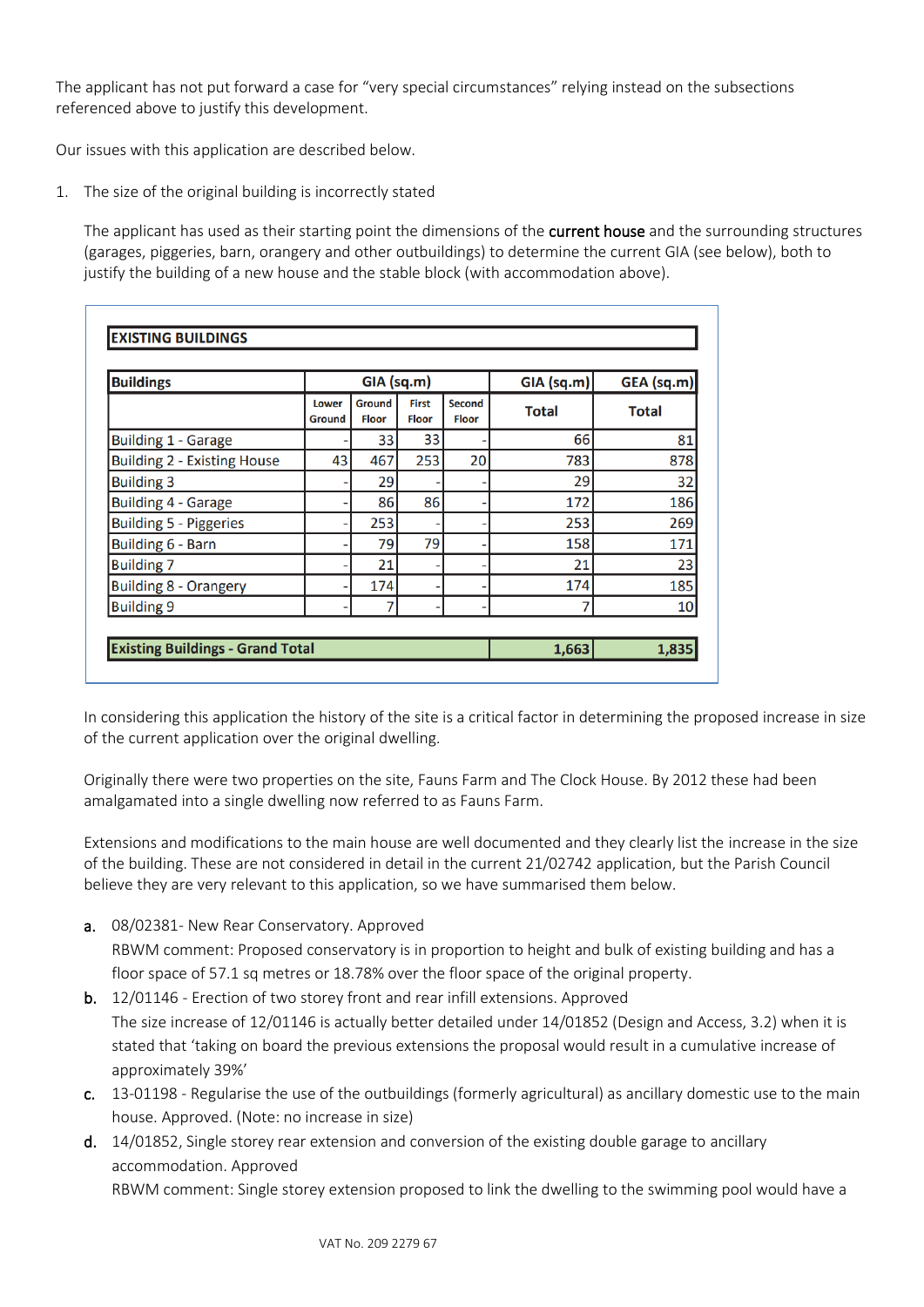floorspace of 22 square metres; this extension in combination with the extensions approved in 2012, would result in 56% increase in floorspace over that of the original dwelling.

Hence, in every single previous application on this Green Belt site RBWM have been consistent in referring back to the size of the original dwelling and then noting the percentage increase in size from the original for any planned alteration. Hence the cumulative measurements above of 18.78% then 39% and lastly 56% identified by RBWM.

The conclusion from the above is that the current Fauns Farm is about as large as it can conceivably be under Green Belt policy.

Therefore, in order to create a new main dwelling of 1543 sq m GIA and a new stable block with accommodation of 1855 sq m GIA the developer is required to consider all the outbuildings and incidental structures as if they were habitable accommodation. For example, building 3 is constructed from fence panels, the Orangery could be considered as a large greenhouse and the upper floor of the barn is really a loft area. Yet all these buildings and their GIA are used by the developer in the base measurement as if they were fully habitable accommodation.

This is also a different methodology than RBWM has used previously on this site. If all these outbuildings were considered in the previous applications mentioned above, then the overall percentage increases in size stated by RBWM would have been much smaller as the total base level GIA (Fauns Farm AND all the outbuildings) would have been larger. But, in all those applications, none of the outbuildings were considered by RBWM as relevant. The Parish Council would argue that the same or a similar approach is now required with the current application. How can a greenhouse or a structure constructed of fence panels be substituted by a habitable room in a large dwelling?

However, should the existing outbuildings be used as being contributory to the overall GIA then the Parish Council would suggest a different base measurement. Two previous applications 12/01146 and 14/01852 both make reference to the original house (now the combination of Fauns Farm and the Clock House) as 617 sq.m.

Therefore, this would be a reasonable base for the calculation of increased GIA for the proposed house. The applicant includes all nine buildings in their calculation.

Looking at the site plans provided with application 07/02523 (right), the only buildings which appear at that time were Buildings 1,2 3,4,5 6,8.



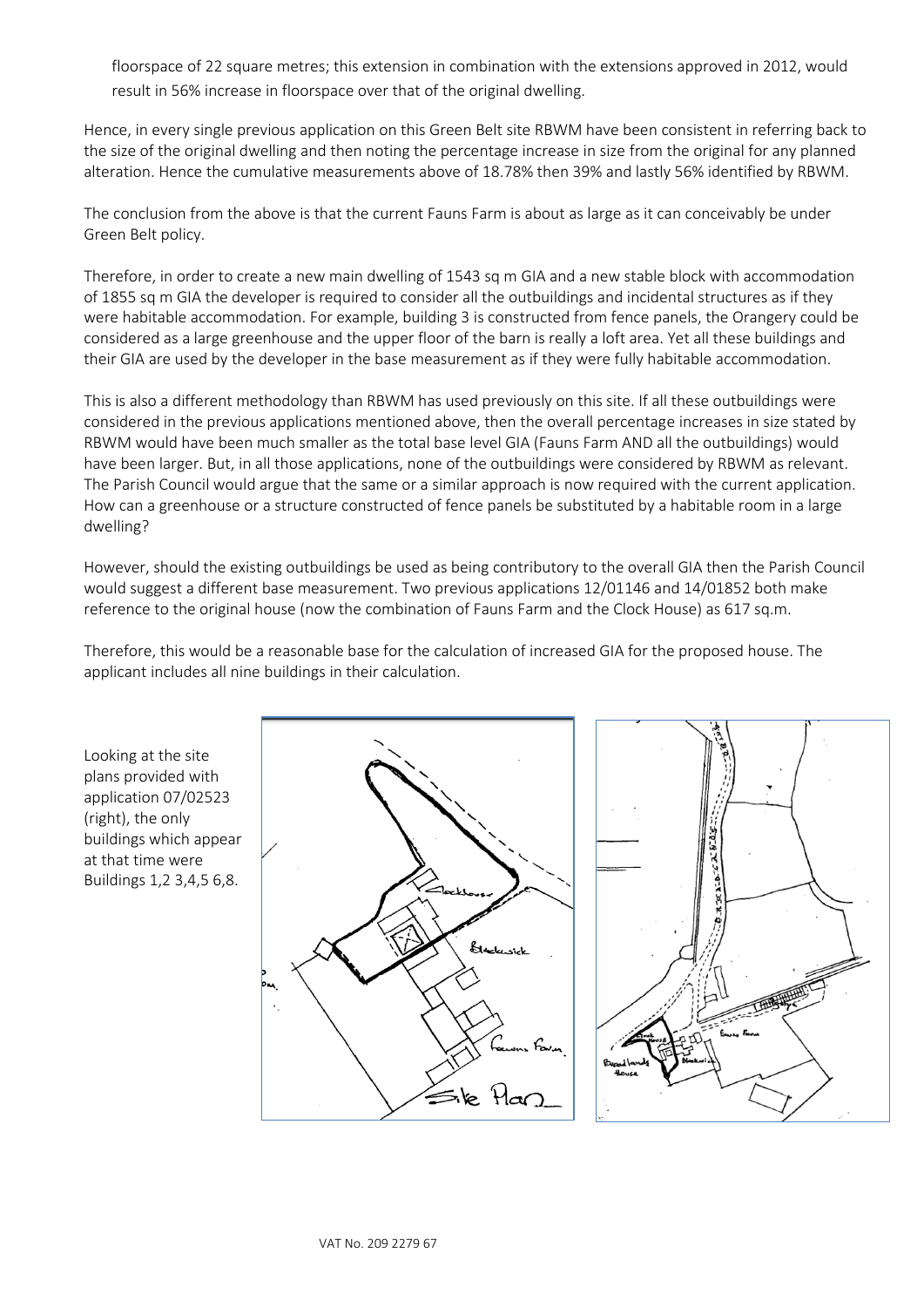However, application 90/01360 makes reference to the erection of a detached 3 car garage. This is assumed to refer to Building 4 in this application (172 sq. m) which is not part of the original house and therefore should not be included in this calculation.

Our calculation of the original buildings is:-

| <b>Buildings</b>            | $GIA$ (sq.m) |
|-----------------------------|--------------|
| Building 1 - Garage         | 66           |
| Building 2 - Original house | 617          |
| Building 3                  | 29           |
| Building 5 - Piggeries      | 253          |
| Building 6 - Barn           | 158          |
| Building 8 - Orangery       | 174          |
| Total                       | 1297         |

The size of the proposed buildings is :-

| <b>Proposed House</b>                                                                               |            |            |
|-----------------------------------------------------------------------------------------------------|------------|------------|
| <b>Floor</b>                                                                                        | GIA (sq.m) | GEA (sq.m) |
| <b>First Floor</b>                                                                                  | 637        | 691        |
| <b>Ground Floor</b>                                                                                 | 632        | 700        |
|                                                                                                     | 274        | 305        |
| Basement (Non-Subterranean, With External Aspect)                                                   |            |            |
| <b>Total</b>                                                                                        | 1,543      | 1,696      |
|                                                                                                     |            |            |
|                                                                                                     | GIA (sq.m) | GEA (sq.m) |
| <b>First Floor/Attic Floor</b>                                                                      | 142        |            |
| <b>Proposed Stable &amp; Ancillary Visitor Accommodation</b><br><b>Floor</b><br><b>Ground Floor</b> | 170        | 148<br>190 |

Using our calculations, the proposed building represents an increase of 43% over the original buildings. This would be contrary to Paragraph 149 (d) of the NPPF 2021.

2. The Bulk, Mass and Scale of the proposed buildings.

It is apparent from the artists impression of the proposed house, that this building is considerably taller and bulkier than the current house as can be seen below. Including the accommodation within the roof space and the areas of the basement categorised as non-subterranean for the GIA calculations the proposed main dwelling is 4 storeys high and significantly higher than the existing Fauns farm. Detailed height information for the proposed main house is severely lacking within the application.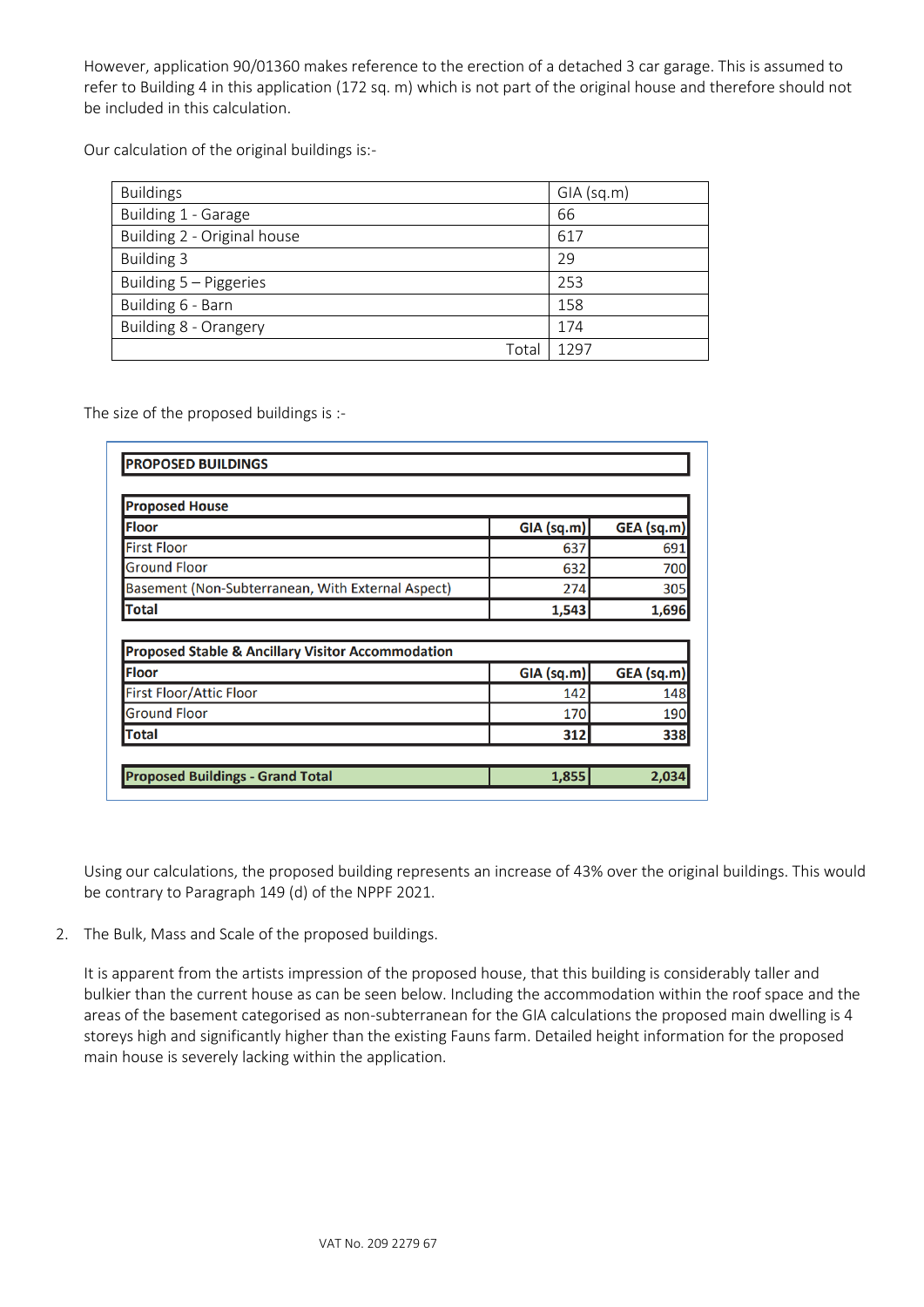

Even without comparing ridge heights, it is clear that this building is substantially larger than the house it replaces. This development would be contrary to Neighbourhood plan policy NP/DG2.

#### 3. Openness

The applicant states in the Design and Access statement that "the demolition of the numerous and scattered existing buildings across the site will significantly improve its openness." We totally disagree. The existing buildings blend discretely into the landscape. A very large single building would appear very imposing and totally at odds with a green belt setting. The mass, scale and bulk of the new house is concentrated in one place and negatively impacts openness.

### 4. Character

The existing main dwelling house is a character building of historical interest and high amenity value as can be seen in the photograph to the right.



The proposed house might be described as a standard 2022 large residential dwelling with limited character and out of place in the surroundings of what was originally a farm. No colour artists impressions of the proposed new buildings have been presented, only drawings of elevations, see photograph to the right



5. Stable Block and associated accommodation

The developer states that:

- a. Policy GB1 of the adopted Local Plan allows for the replacement of the existing buildings across the site with a family dwelling and an ancillary building associated with the family dwelling.
- b. Policy GB7 states that proposals to erect stables for keeping horses for private recreational use will be acceptable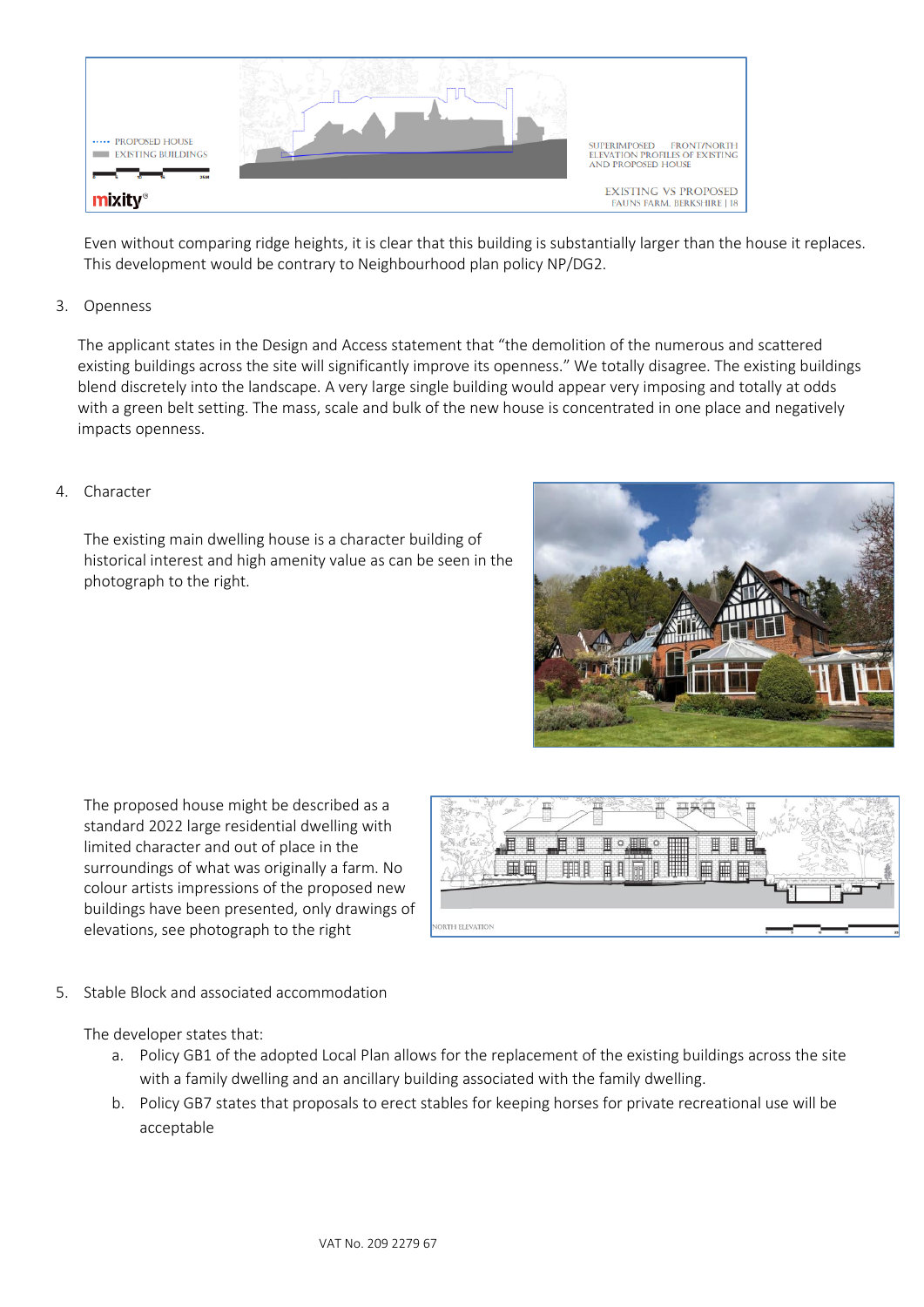However, the Parish Council would argue that the two-storey stable block and associated visitor centre (shown to the right) should be categorized as a 'new building' and therefore not be allowed in the Green Belt.



## 6. Impact on TPO trees

There can be little doubt that the proposed building works will have a major impact on TPO trees on the site. In summary these include:

- Eleven Category C trees (T32-35, T37 and T39-T43, T50 and T51) to be removed
- Six trees have their RPA's compromised by the proposed works- T7, T44, T45, T46, T48 and T49
- Three veteran oak trees (T6, T7 and G3) all Category A3 (between 14 and 17 metres high) will require extra care of their RPA's when removing the Piggery buildings
- One Category B1 Wisteria (4.5 metres high) is proposed to be removed and possibly re-planted

The impact on the trees will be considered under four categories.

a. New Driveway

The proposed new drive (shown below) impacts the RPA's of all the following trees. These are category A and B trees up to 27 metres high which must be considered as specimens which should not be compromised.

- T49 Euclyptus, 15m, B1
- T48 Hemlock, 21.5m, A2
- T45 Western Red Cedar, 23.5m, A2
- T44 Western Red Cedar, 21.5m, A2
- T46 Western Red Cedar, 27m, A2
- G13 Rhododendron x3, 7.5m, B1

The following tree is proposed for felling:

• T41 Western Red Cedar, 6.5m, C2. FELL

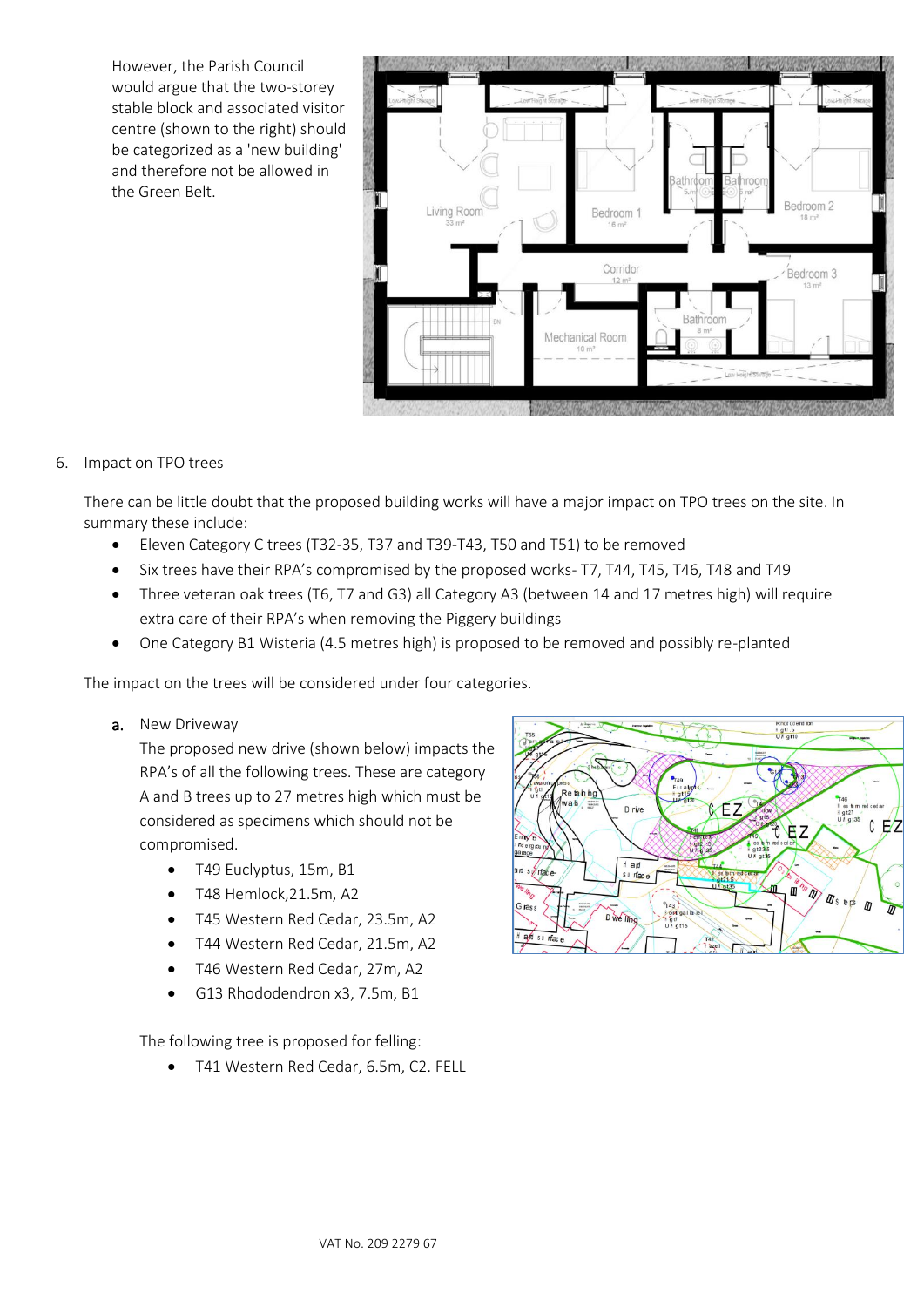**b.** Impact of the main house

All the trees listed in the chart to the right need to be felled to allow for the construction of the new main dwelling.

|      | Trees to be felled for main house |                |
|------|-----------------------------------|----------------|
| Tree |                                   | Tree           |
| ID   | Tree + Height (m)                 | Cat.           |
| T32  | Portugal Laurel, 3.5              | C <sub>1</sub> |
| T33  | Cherry, 7.0                       | C1             |
| T35  | Tulip tree, 6.0                   | C1             |
| T37  | Japanese Maple, 7.0               | C <sub>1</sub> |
| T39  | Japanese Maple, 7.5               | C <sub>1</sub> |
| T40  | Amelanchier, 9.0                  | C <sub>2</sub> |
| T41  | Western red Cedar Zebrina, 6.5    | C <sub>2</sub> |
| T42  | Hazel, 7.0                        | C2             |
| T43  | Portugal Laurel 7.0               |                |

Additionally, T26 a 4.5-metre-high Wisteria category B1 is proposed for temporary removal and replanting after construction of the garage. Alternatively, it will be removed. The Parish Council believe it is almost certain this tree will be removed given this statement.

There are also several TPO trees in very close proximity to the house where we would request the Tree Team comment whether their RPA's might be compromised. These are:

- T25 Monkey Puzzle
- T38 Cherry
- T44 Western Red Cedar
- T7 Oak
- c. Impact of Stable Block on Trees

The following trees would all appear to be compromised by the proposed new stable block:

|                | Pressure on existing trees                                           |           |                                                                                                                                                               |  |  |
|----------------|----------------------------------------------------------------------|-----------|---------------------------------------------------------------------------------------------------------------------------------------------------------------|--|--|
| T4             | Oak, 14 m                                                            | <b>B1</b> | For a 14-metre-high oak tree the RPA drawn<br>looks unusually small. This is not mentioned in<br>the tree reports. Comment from the tree team is<br>requested |  |  |
| <b>T5</b>      | Goat willow 13.0                                                     | <b>B2</b> | Light gathering features on building needed.<br>Pressure for future removal                                                                                   |  |  |
| G <sub>1</sub> | Goat willow,<br>Silver birch 13.0<br>(no. in group not<br>specified) | <b>B2</b> | Crown pruning for clearance over new building.<br>Light gathering features on building needed.<br>Pressure for future removal                                 |  |  |